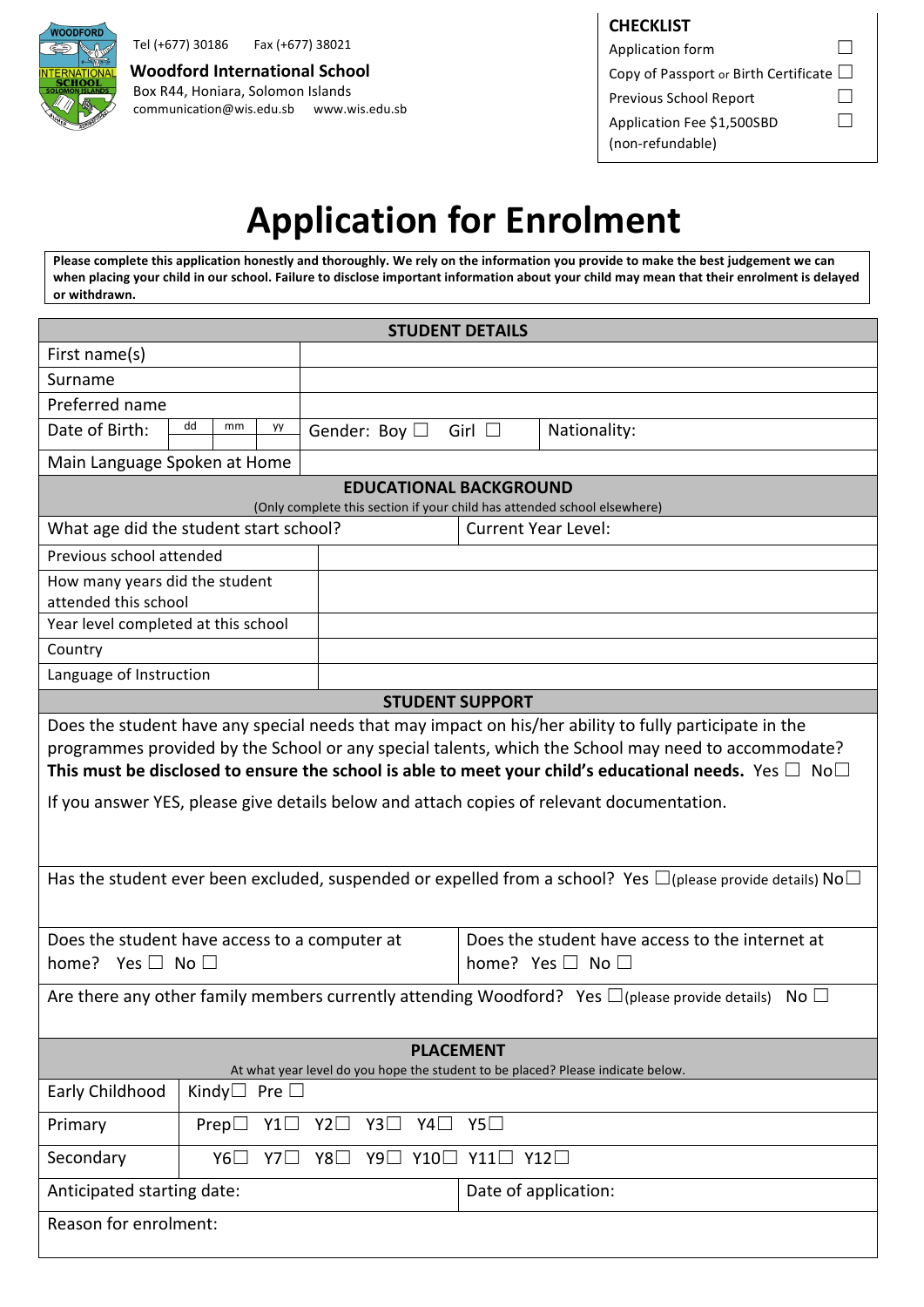| <b>CONTACT DETAILS</b>                                                                                                              |                                                                                                                                                                                                                                |  |
|-------------------------------------------------------------------------------------------------------------------------------------|--------------------------------------------------------------------------------------------------------------------------------------------------------------------------------------------------------------------------------|--|
| Father's full name:                                                                                                                 | Mother's full name:                                                                                                                                                                                                            |  |
| Home phone:                                                                                                                         | Home phone:                                                                                                                                                                                                                    |  |
| Mobile phone:                                                                                                                       | Mobile phone:                                                                                                                                                                                                                  |  |
| Office phone:<br>Email address:                                                                                                     | Office phone:<br>Email address:                                                                                                                                                                                                |  |
| Father's workplace:                                                                                                                 | Mother's workplace:                                                                                                                                                                                                            |  |
|                                                                                                                                     | PARENT/GUARDIANSHIP                                                                                                                                                                                                            |  |
| Student lives with: Both parents $\Box$ Mother $\Box$ Father $\Box$ Guardian/Carer $\Box$                                           |                                                                                                                                                                                                                                |  |
| Is a Parenting or Restraint order applicable? Yes $\square$ (please submit a copy) No $\square$                                     |                                                                                                                                                                                                                                |  |
| Please list any special circumstances of which the School needs to be aware in order to provide maximum<br>support for the student. |                                                                                                                                                                                                                                |  |
|                                                                                                                                     | <b>COMMUNICATION WITH PARENTS/GUARDIANS</b>                                                                                                                                                                                    |  |
| Are separate copies of correspondence required for each parent? Yes $\Box$ No $\Box$                                                |                                                                                                                                                                                                                                |  |
| Are separate copies of reports required for each parent?<br>Yes $\Box$ No $\Box$                                                    |                                                                                                                                                                                                                                |  |
| <b>RESPONSIBILITY FOR SCHOOL FEES</b>                                                                                               |                                                                                                                                                                                                                                |  |
| Please advise who will be paying for school fees (if NOT by the parents/guardians)                                                  |                                                                                                                                                                                                                                |  |
| Name of person/company/organisation paying:                                                                                         |                                                                                                                                                                                                                                |  |
|                                                                                                                                     |                                                                                                                                                                                                                                |  |
|                                                                                                                                     |                                                                                                                                                                                                                                |  |
| Email address:                                                                                                                      |                                                                                                                                                                                                                                |  |
|                                                                                                                                     | <b>EMERGENCY CONTACT</b><br>(People to contact if we can not contact you)                                                                                                                                                      |  |
| Full name:                                                                                                                          | Full name:                                                                                                                                                                                                                     |  |
| Home phone:                                                                                                                         | Home phone:                                                                                                                                                                                                                    |  |
| Mobile phone:<br>Mobile phone:                                                                                                      |                                                                                                                                                                                                                                |  |
| Email:                                                                                                                              | Email:                                                                                                                                                                                                                         |  |
| Their relation to you:                                                                                                              | Their relation to you:                                                                                                                                                                                                         |  |
|                                                                                                                                     | <b>MEDICAL HISTORY</b>                                                                                                                                                                                                         |  |
| sight or hearing problems etc.                                                                                                      | Please outline any medical information about the student that may impact on their education e.g. allergies/                                                                                                                    |  |
| I certify that the information I have given in this application is true and accurate:                                               |                                                                                                                                                                                                                                |  |
|                                                                                                                                     |                                                                                                                                                                                                                                |  |
|                                                                                                                                     | Date: the contract of the contract of the contract of the contract of the contract of the contract of the contract of the contract of the contract of the contract of the contract of the contract of the contract of the cont |  |
|                                                                                                                                     |                                                                                                                                                                                                                                |  |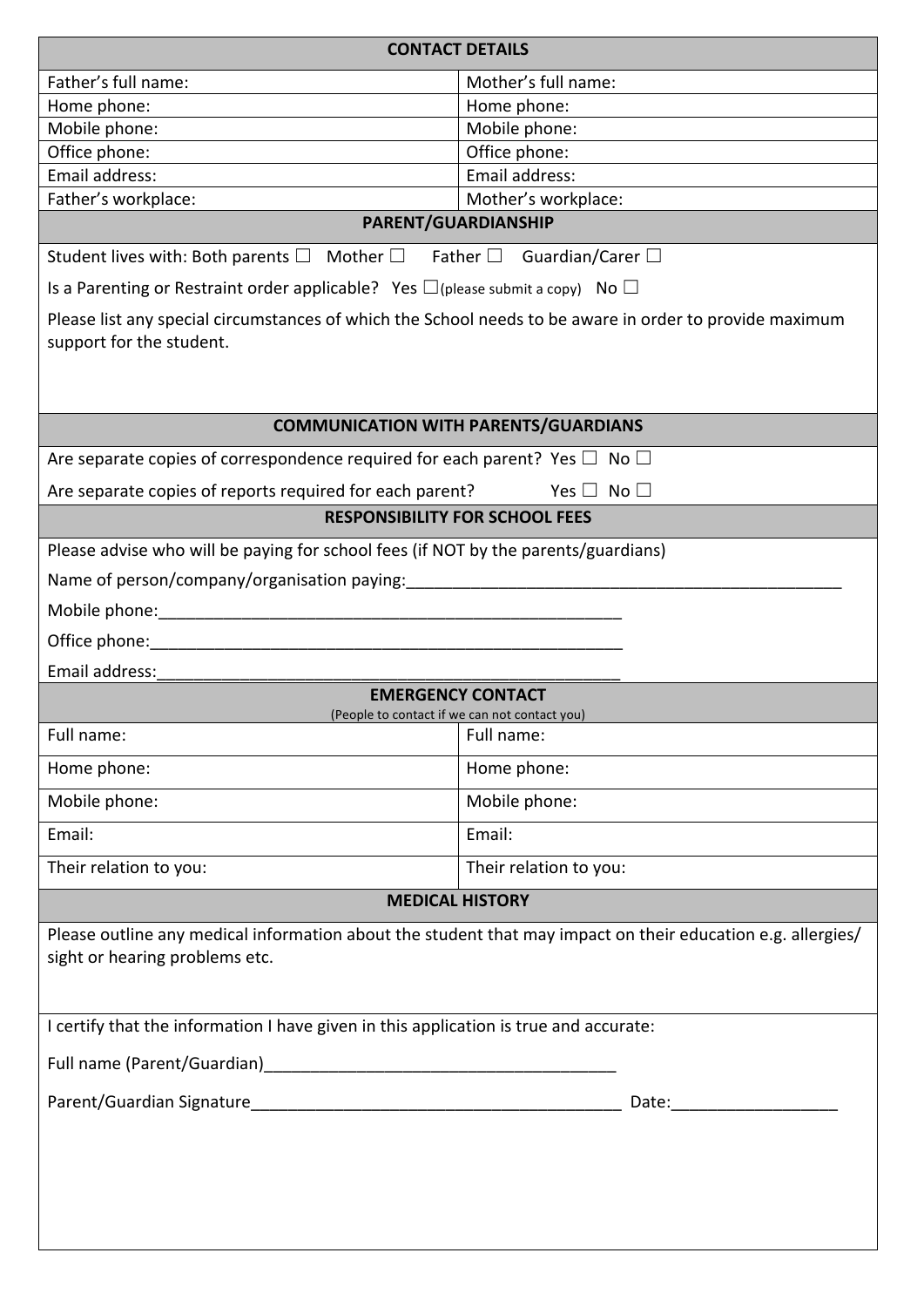### **Medical/Emergency Consent**

|                                                                      | I Hereby give consent for the school staff to take appropriate action for the wellbeing and safety of my child. |
|----------------------------------------------------------------------|-----------------------------------------------------------------------------------------------------------------|
| This includes first aid and transportation to an emergency facility. | Yes $\Box$ No $\Box$                                                                                            |

#### **Student Transport Consent**

| I Hereby give permission for my child to take part in school excursions, sporting activities and other school |                      |
|---------------------------------------------------------------------------------------------------------------|----------------------|
| related trips and to travel by bus or private car when necessary in order to do so.                           | Yes $\Box$ No $\Box$ |

#### **Student Photograph Consent**

I Hereby do not give permission for my child's image and/or work to be used for publicity and promotion of the school. Yes ☐ No ☐

#### **Business Regulations**

Application for enrolment must be made on the official Application for Enrolment form and be accompanied by the fee of \$1500 that is not refundable.

Application does not entitle the student to admission to the School and the Head of School reserves the right to determine final enrolment to the school.

Prior to initial admission payment of the annual registration or seat fee of \$5000 will be required. For subsequent years of enrolment payment of the registration will be due on or before the final day of Term 4 in the previous year. Non-payment by the due date will result in a child's space or seat in class being declared vacant and a reapplication fee of \$1500 will then apply without any guarantee of a space or seat being available.

Students are admitted to the School on the understanding that all fees at the published scale will be paid in full at the commencement of each accounting period (term) or within 14 days of receipt of the account. The Business Manager or accounts executive is authorised by the School Board after consultation with the Head of School, to take any steps deemed necessary to recover unpaid fees or accounts, including interest and recovery costs. Unless special arrangements are made in extenuating circumstances, the student in respect of whom fees are unpaid will not be allowed to continue attending the School.

In all instances, ultimate responsibility for the payment of fees remains with the parent and in signing the enrolment application form the parent guarantees to fulfill all financial obligations in respect of their child(ren).

One full term notice (10 weeks) in writing is required if a student is to be withdrawn from the school or withdrawn from the enrolment list. A full term fees are to be paid in lieu of such notice.

The School reserves the right to discipline, suspend or expel any student who breaks the school rules or who in the opinion of the Head of School, is guilty of behaviour prejudicial to the welfare of the School. If in the opinion of the Head of School, it is desirable in the interests of the school that a student's enrolment should not continue any longer, the Head of School may notify the parent or guardian to that effect and debar the student from further attendance.

It is understood that before a student takes up a place, parents will be required to sign an agreement with the School relating to Business regulations and disciplinary matters.

In addition, as part of the School community, parents acknowledge their responsibility to adhere to the constitution and in so doing support the decisions of the Head of School and the School Board. Actions that are contrary to the best interest of the School or performing a negligent, unlawful or willful act that causes any detriment, loss, damage or disrepute of the School will constitute grounds for the cancellation of enrolment.

The School reserves the right to alter from time to time, these enrolment procedures and business regulations, including any amounts contained therein.

The revised documents will be those considered applicable for all students enrolled at the time revision.

I…………………………………………………………………………………………have read and understood the above regulations and agree to abide by them. Yes □ No □

## Please submit your completed application in person to the School Office or email it to: communication@wis.edu.sb Applications that are missing significant information will be returned to be **completed and will not be processed.**

| <b>FOR OFFICE USE ONLY</b> |              |                                           |
|----------------------------|--------------|-------------------------------------------|
| Date application received: | Received by: | Application fee paid Yes $\Box$ No $\Box$ |
|                            |              | Attach copy of the receipt                |